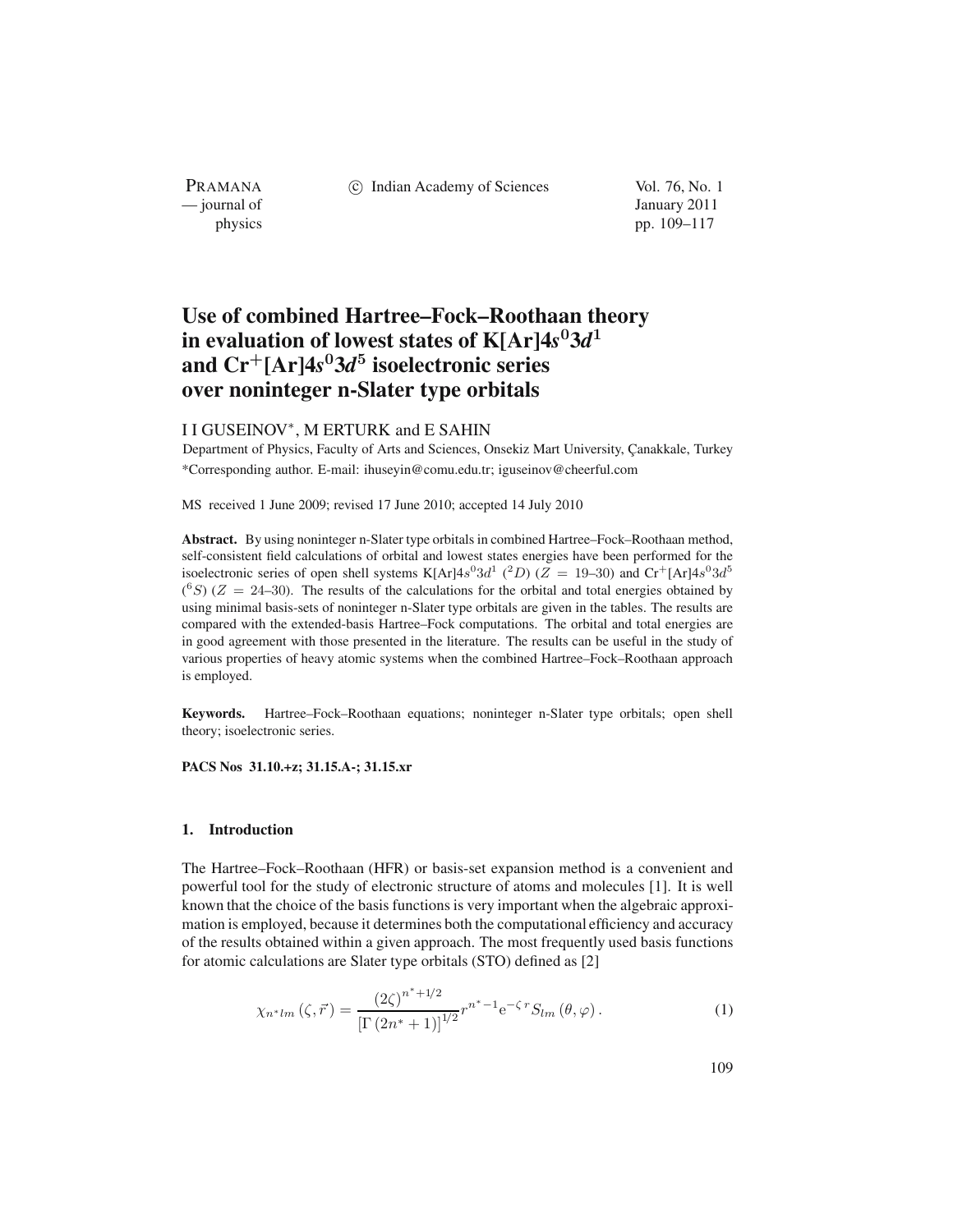#### *I I Guseinov, M Erturk and E Sahin*

Here,  $\Gamma(x)$  and  $S_{lm}(\theta, \varphi)$  are the gamma function and complex or real spherical harmonics, respectively and  $\zeta > 0$  is the orbital exponent. The quantity  $n^*$  occurring in eq. (1) is a positive integer (for  $n^* = n$ ) or a noninteger principal quantum number of STO (ISTO and NISTO). The determination of nonlinear parameters  $n^*$  and  $\zeta$  appearing in eq. (1) is very important for describing the atomic orbitals.

Over the years, much progress has been made in using ISTO and NISTO as atomic basis functions in the electronic structure calculations of atoms [3–15]. The ground-state energies of isoelectronic series with the open shells for first-row transition atoms were calculated by Clementi-Roetti [16] and Fischer [17] using Hartree–Fock limit (HFL) in the ISTO basis-sets and numerical Hartree–Fock (NHF) approaches, respectively. In ref. [18] the combined HFR (CHFR) method, introduced in [19], numerically has been confirmed for some first row atoms in single- and double-zeta approximations using ISTO basis-sets.

To improve the quality of basis-sets, many nonstandard basis functions proposed by different authors have been used in the electronic structure calculations (see refs [20,21] and references therein). To determine physical properties, such as diamagnetic susceptibility, nuclear magnetic shielding, nuclear quadrupole coupling constant, electric field gradient, etc., the high-quality wave functions are of crucial importance. Because of this, in the study of atomic and molecular systems, the use of basis functions with noninteger principal quantum numbers is more convenient than the conventional ones.

Koga and coworkers have shown  $[9,12-15]$  that the NISTO basis-sets gave more accurate ground-state total energies and properties of atoms than ISTO in single- and double-zeta approach. Within the minimal basis framework, the efficiency of NISTO was increased significantly when the atomic number increased. In the case of occupied d-orbitals, the conventional ISTO approach gave unphysical positive orbital energies. On the other hand, negative d-orbital energies were obtained by the use of NISTO basis-sets.

It is known that the isoelectronic series of atoms have not been investigated exhaustively using the NISTO basis-sets, particularly for heavy atoms and ions. The purpose of the present paper is to perform the calculations for the lowest states of the isoelectronic series of K[Ar] $4s^03d^1$  and Cr<sup>+</sup>[Ar] $4s^03d^5$  configurations using NISTO in the CHFR method. To demonstrate the efficiency of NISTO, all the calculations were performed within the minimal basis-sets framework. The computational method is described in the next section. Hartree atomic units are used throughout this work.

#### **2. Theory and computational method**

It is well known that the total energy functional in HFR method is the average of the energies of all the important symmetry-adapted configuration state functions [22]. The orbitals are optimized so that the energy functional reaches its minimum. According to CHFR theory, the postulated energy for arbitrary number of closed- and open-shell electronic configurations, in the case of atoms is given by [19]

$$
E(LS) = 2\sum_{i}^{n} f_i h_i + \sum_{i,j,k,l}^{n} \left( 2A_{kl}^{ij} J_{kl}^{ij} - B_{kl}^{ij} K_{kl}^{ij} \right). \tag{2}
$$

110 *Pramana – J. Phys.,* **Vol. 76, No. 1**, **January 2011**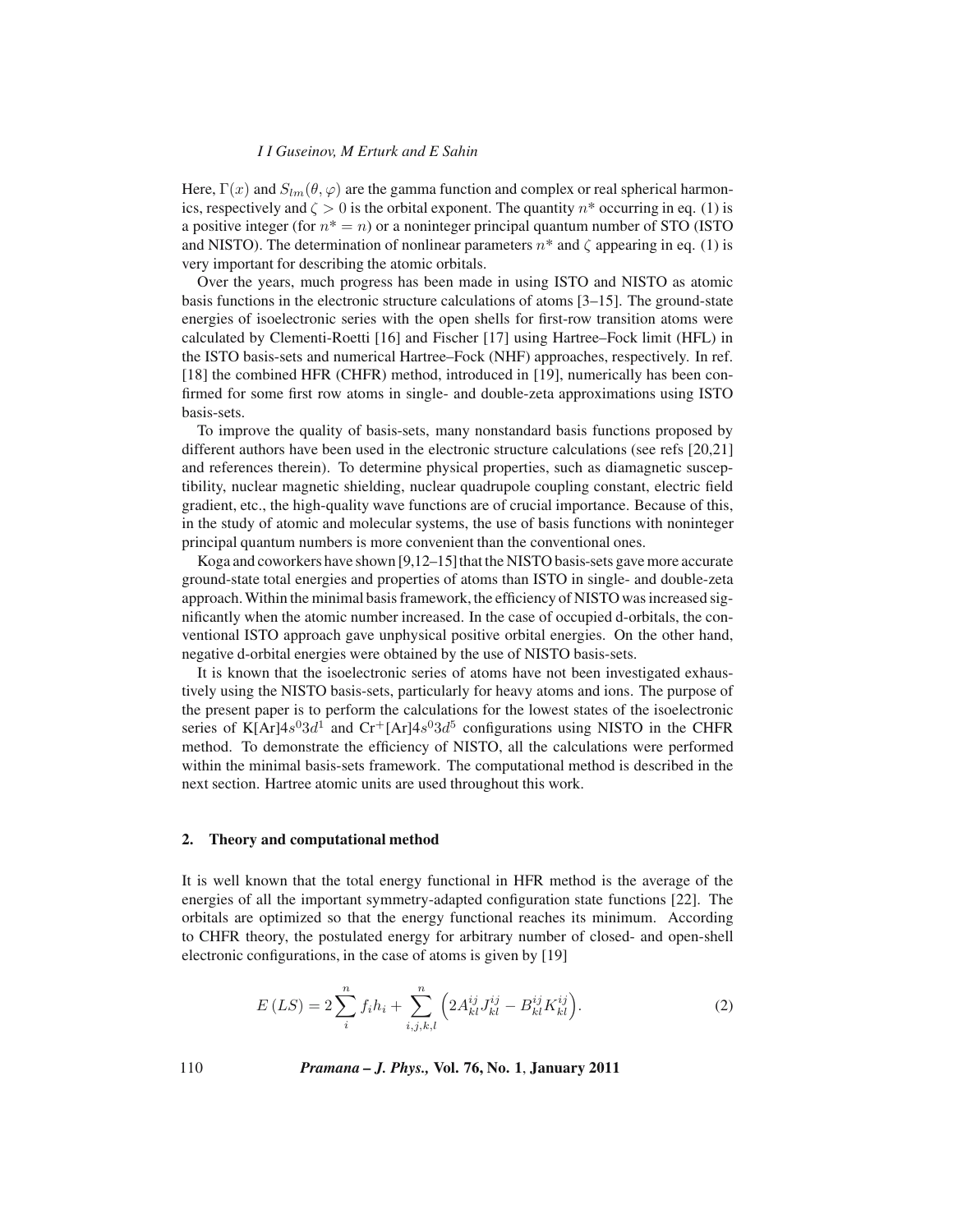## *Lowest states of K[Ar]4s*<sup>0</sup>3 $d^1$  *and Cr*<sup>+</sup>*[Ar]4s*<sup>0</sup>3 $d^5$  *isoelectronic series*

Here,  $f_i$  is the fractional occupancy of shell i.  $h_i$ ,  $J_{kl}^{ij}$  and  $k_{kl}^{ij}$  are the one-electron, and Coulomb and exchange integrals, respectively. The coupling-projection (CP) coefficients  $A_{kl}^{ij}$  and  $B_{kl}^{ij}$  appearing in eq. (2) in closed–closed and closed–open shells interaction are determined as

$$
A_{kl}^{ij} = B_{kl}^{ij} = f_i f_k \delta_{ij} \delta_{kl}.
$$
\n(3)

The necessity for determining the open–open shell interaction CP coefficients arises from the following relation of the expectation value for the total energy

$$
E({}^{2S+1}L) = \frac{1}{(2L+1)(2S+1)} \sum_{M_L M_S} \int \Psi_{M_L M_S}^{L S^*} \hat{\mathbf{H}} \Psi_{M_L M_S}^{L S} d\tau.
$$
 (4)

To find the CP coefficients, we should compare the results obtained from eq. (2) with those in eq. (4) (see refs [18,19] and references therein for more details about these coefficients). The wave functions  $\Psi_{M_1M_s}^{LS}$  occurring in eq. (4) can be constructed by the use of determinantal Slater [23] or determinantal modified Slater methods (see §4 of [19]). We notice that the CP coefficients have the following symmetry properties:

$$
A_{kl}^{ij} = A_{ij}^{kl}, \quad A_{kl}^{ij} = A_{lk}^{ji}, \tag{5}
$$

$$
B_{kl}^{ij} = B_{ij}^{kl}, \quad B_{kl}^{ij} = B_{lk}^{ji}.
$$
 (6)

The CP coefficients for the isoelectronic series K[Ar] $4s^03d^1$  ( $^2D$ ), which have a single electron in open shell, can be determined by using eq. (3). The values of open–open shell CP coefficients for the lowest state of isoelectronic series  $Cr<sup>+</sup>$  are given in table 1. In the table, the Slater atomic orbitals are denoted by

| $nlm:100$ | 200 | 211 | 210 | 21–1 | 300 | 311 | 310 | 31–1 | 322 | 321 | 320 | 32–1 | 32–2 |
|-----------|-----|-----|-----|------|-----|-----|-----|------|-----|-----|-----|------|------|
| $i : 1$   | 2   | 3   | 4   | 5    | 6   | 7   | 8   | 9    | 10  | 11  | 12  | 13   | 14   |

**Table 1.** The values of open–open shells coupling-projection coefficients for isoelectronic series of the lowest state electronic configuration  $\mathrm{Cr}^+[\mathrm{Ar}]4s^03d^5$  (<sup>6</sup>S).

| i  | $\dot{j}$ | $_{k}$ |    | $A^{ij}_{kl}$<br>$A_{ij}^{kl}$ | $B^{ij}_{kl} =$<br>$B_{ij}^{kl}$ |
|----|-----------|--------|----|--------------------------------|----------------------------------|
| 10 | 10        | 11     | 11 | 1/4                            | 1/2                              |
|    |           | 12     | 12 | 1/4                            | 1/2                              |
|    |           | 13     | 13 | 1/4                            | 1/2                              |
|    |           | 14     | 14 | 1/4                            | 1/2                              |
| 11 | 11        | 12     | 12 | 1/4                            | 1/2                              |
|    |           | 13     | 13 | 1/4                            | 1/2                              |
|    |           | 14     | 14 | 1/4                            | 1/2                              |
| 12 | 12        | 13     | 13 | 1/4                            | 1/2                              |
|    |           | 14     | 14 | 1/4                            | 1/2                              |
| 13 | 13        | 14     | 14 | 1/4                            | 1/2                              |

*Pramana – J. Phys.,* **Vol. 76, No. 1**, **January 2011** 111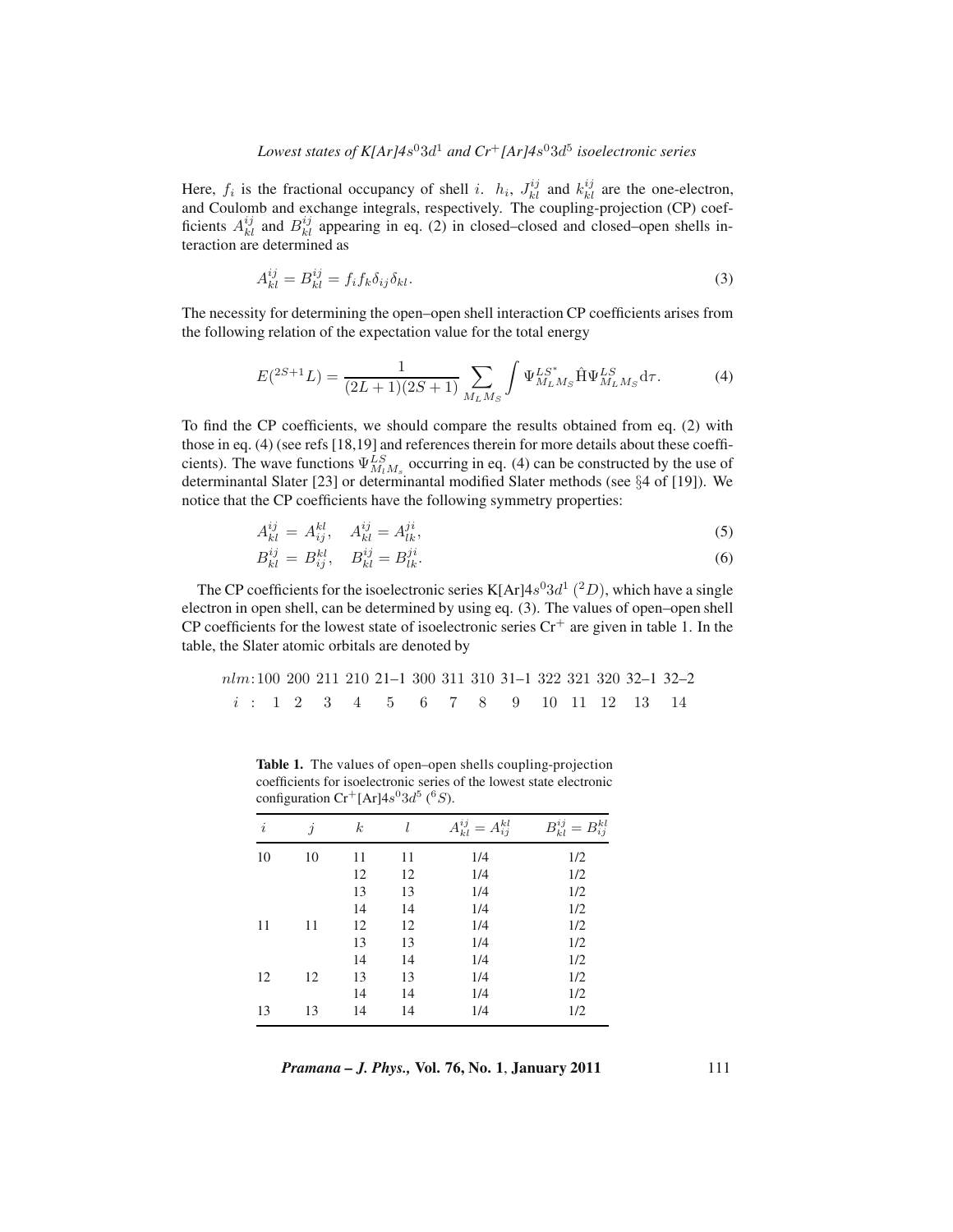#### *I I Guseinov, M Erturk and E Sahin*

When we rewrite eq.  $(2)$  in terms of the linear combination coefficients  $C$ , then we obtain for the energy functional the following algebraic relation:

$$
E = 2\sum_{q} (\rho h)_{qq} + \sum_{ij,kl} \sum_{pq} (2C_{ip}^{\dagger} A_{kl}^{ij} \Gamma_{kl}^{pq} C_{qj} - C_{ip}^{\dagger} B_{kl}^{ij} \Lambda_{kl}^{pq} C_{qj}), \tag{7}
$$

where  $\rho = C f C^{\dagger}$  and

$$
\Gamma_{kl}^{pq} = (C^{\dagger}I^{pq}C)_{kl} \tag{8}
$$

$$
\Lambda_{kl}^{pq} = \left(C^{\dagger} K^{pq} C\right)_{kl}.
$$
\n(9)

Two electron integrals  $I_{kl}^{pq}$  and  $K_{kl}^{pq}$  occurring in these equations are defined as

$$
I_{kl}^{pq} = \iint \chi_p^*(x_1) \chi_k^*(x_2) \frac{1}{r_{21}} \chi_q(x_1) \chi_l(x_2) \mathrm{d}v_1 \mathrm{d}v_2 \tag{10}
$$

$$
K_{kl}^{pq} = \iint \chi_p^*(x_1) \chi_k^*(x_2) \frac{1}{r_{21}} \chi_l(x_1) \chi_q(x_2) \mathrm{d}v_1 \mathrm{d}v_2. \tag{11}
$$

In eqs (7)–(11), the NISTO are denoted by the indices  $p, q, k$  and l.

The Coulomb and exchange integrals defined by eqs (10) and (11), respectively, have the same form except the indices. These one-centre two-electron integrals over the NISTO basis-sets can be evaluated using relations in terms of the gamma and hypergeometric functions given in refs [12,24].

We have constructed a self-consistent field program in *Mathematica* international mathematical software based on the CHFR method using ISTO and NISTO basis sets. All the nonlinear parameters were optimized with the help of quasi-Newton method. Initial values of the nonlinear parameters occurring in NISTO were taken from the ISTO results. The values of nonlinear parameters obtained were used, then, in the optimization of NISTO nonlinear parameters. We observed that the final virial ratios did not deviate from the exact value of  $-2$  by more than  $10^{-7}$ . All the values of parameters tabulated have nine decimals. Because of this, the ratios obtained are much more precise than those of ref. [16]. We notice that our optimizations in all the calculations are sufficiently accurate.

### **3. Results and discussion**

The CHFR method described above and developed to date appears to yield good results when applied in atomic systems. The total energies  $(E_{\rm NISTO})$ , their differences  $\Delta E_{E_{\text{ISTO}}-E_{\text{NISTO}}}$ ,  $\Delta E_{E_{\text{R NISTO}}-E_{\text{NISTO}}}$  and  $\Delta E_{E_{\text{NISTO}}-E_{\text{HFL}}}$  for the isoelectronic series K[Ar] $4s^03d^1$  (<sup>2</sup>D) and Cr<sup>+</sup>[Ar] $4s^03d^5$  (<sup>6</sup>S) configurations are given in tables 2 and 3, respectively. The cusp condition is satisfied if nonlinear parameters  $n^*$  is restricted with  $n^* \geq 1$ . As the optimal noninteger values of the smallest  $n_{1s}$  are smaller than their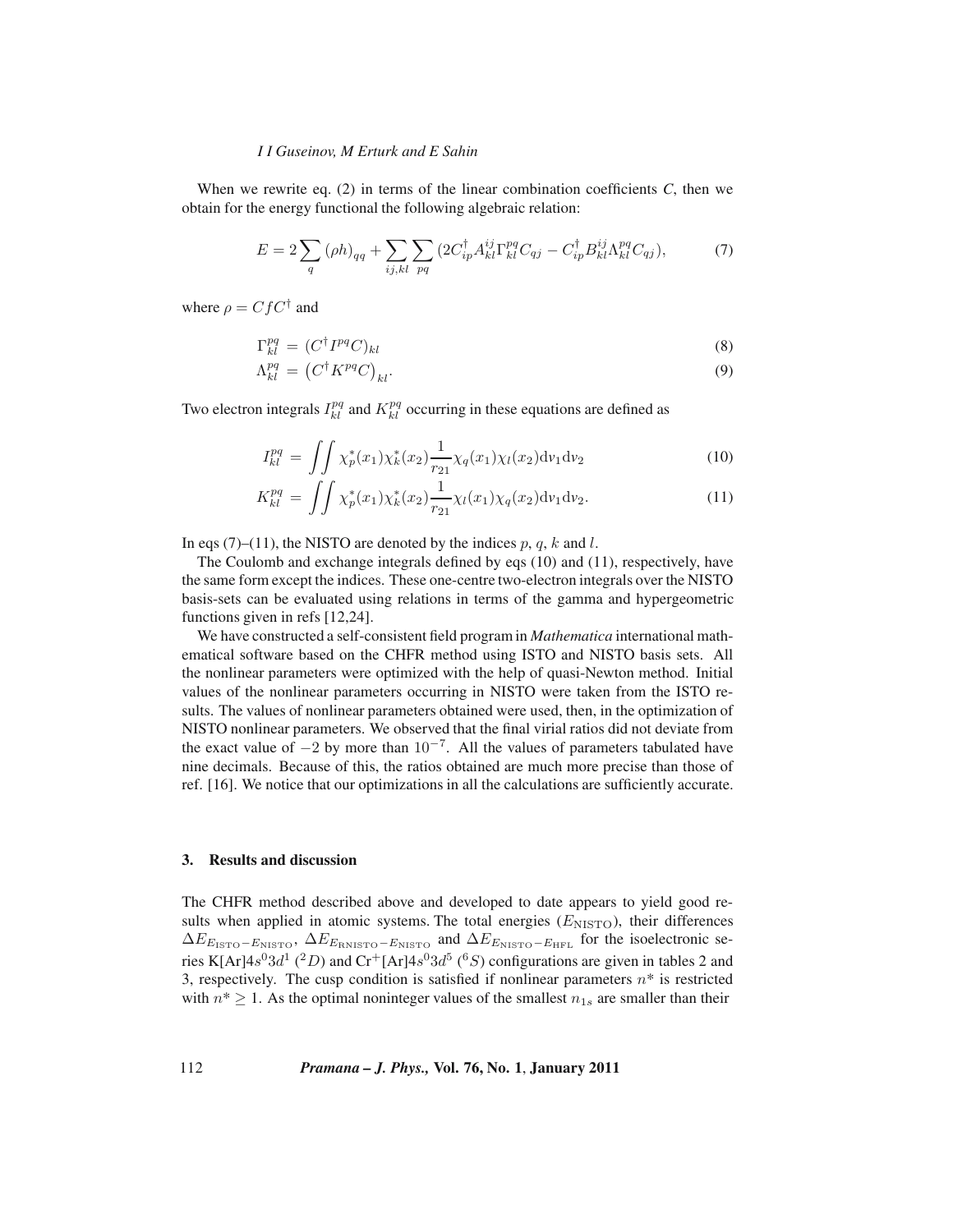*Lowest states of K[Ar]4s*<sup>0</sup>3d<sup>1</sup> *and Cr*<sup>+</sup>*[Ar]4s*<sup>0</sup>3d<sup>5</sup> *isoelectronic series* 

| Atomic       | $-E_{NISTO}$ | $\Delta E_{E_{\text{ISTO}}-E_{\text{NISTO}}}$ | $\Delta E_{E_{\rm RNISTO}-E_{\rm NISTO}}$ | $\Delta E_{E_{\rm NISTO}-E_{\rm HFL}}$ |
|--------------|--------------|-----------------------------------------------|-------------------------------------------|----------------------------------------|
| number $(Z)$ |              |                                               |                                           |                                        |
| 19           | 598.851382   | 0.84644960                                    | 0.00789662                                |                                        |
| 20           | 676.252721   | 0.95981275                                    | 0.00791816                                | 0.31716869                             |
| 21           | 758.849277   | 1.05639764                                    | 0.00792645                                | 0.24291325                             |
| 22           | 846.509362   | 1.11930839                                    | 0.00792791                                | 0.23984792                             |
| 23           | 939.207319   | 1.19123486                                    | 0.00792097                                | 0.23808065                             |
| 24           | 1036.93294   | 1.27320899                                    | 0.00790654                                | 0.23726120                             |
| 25           | 1139.68009   | 1.36531133                                    | 0.00788547                                | 0.23641231                             |
| 26           | 1247.44456   | 1.46751099                                    | 0.00785857                                | 0.23624026                             |
| 27           | 1360.22328   | 1.57977907                                    | 0.00782655                                | 0.23772273                             |
| 28           | 1478.01390   | 1.70210432                                    | 0.00779003                                |                                        |
| 29           | 1600.81460   | 1.83449098                                    | 0.00774955                                | 0.23990433                             |
| 30           | 1728.62391   | 1.97695414                                    | 0.00770558                                | 0.24079114                             |

Table 2. The NISTO total energies ( $E_{\text{NISTO}}$ ), total energy differences  $\Delta E_{E_{\text{ISTO}}-E_{\text{NISTO}}}$ ,  $\Delta E_{E_{\text{R NISTO}}-E_{\text{NISTO}}}$  and  $\Delta E_{E_{\text{NISTO}}-E_{\text{HFL}}}$  for the isoelectronic series K[Ar] $4s^03d^1$  (<sup>2</sup>D).

nominal value of 1, the restriction of NISTO to  $n_{1s} \geq 1$  is applied to the optimization of total energies for correct electron-nuclear cusp condition. Therefore, we also calculated the restricted NISTO (RNISTO) total energies. It is well known that the improvement of energy deteriorates when the cusp condition in the SCF calculation is incorporated. As we expected, RNISTO total energies lie above the NISTO total energies and the average energy loss ( $\Delta E_{E_{\text{RNISTO}}-E_{\text{NISTO}}}$ ) is about 8 miliHartree. We see from tables that the total energy difference  $\Delta E_{E_{\text{ISTO}}-E_{\text{NISTO}}}$  increases as the atomic number Z increases. We

|                        | tronic series $Cr^+ [Ar] 4s^0 3d^5 (6s)$ . |                                               |                                           |                                        |  |  |  |  |
|------------------------|--------------------------------------------|-----------------------------------------------|-------------------------------------------|----------------------------------------|--|--|--|--|
| Atomic<br>number $(Z)$ | $-E_{NISTO}$                               | $\Delta E_{E_{\text{ISTO}}-E_{\text{NISTO}}}$ | $\Delta E_{E_{\rm RNISTO}-E_{\rm NISTO}}$ | $\Delta E_{E_{\rm NISTO}-E_{\rm HFL}}$ |  |  |  |  |
| 24                     | 1042.63610                                 | 2.12989941                                    | 0.00782892                                | 0.50270510                             |  |  |  |  |
| 25                     | 1148.63351                                 | 2.21472891                                    | 0.00778214                                | 0.47479287                             |  |  |  |  |
| 26                     | 1260.15639                                 | 2.30036178                                    | 0.00773398                                | 0.45770857                             |  |  |  |  |
| 27                     | 1377.18138                                 | 2.39237955                                    | 0.00768361                                | 0.44691620                             |  |  |  |  |
| 28                     | 1499.69495                                 | 2.49254084                                    | 0.00763092                                | 0.43955482                             |  |  |  |  |
| 29                     | 1627.68816                                 | 2.60154709                                    | 0.00757602                                | 0.43194206                             |  |  |  |  |
| 30                     | 1761.15468                                 | 2.71973201                                    | 0.00751910                                | 0.43121965                             |  |  |  |  |

Table 3. The NISTO total energies ( $E_{\text{NISTO}}$ ), total energy differences  $\Delta E_{E_{\text{ISTO}}-E_{\text{NISTO}}}$ ,  $\Delta E_{E_{\text{RNISTO}}-E_{\text{NISTO}}}$  and  $\Delta E_{E_{\text{NISTO}}-E_{\text{HFL}}}$  for the isoelec-

*Pramana – J. Phys.,* **Vol. 76, No. 1**, **January 2011** 113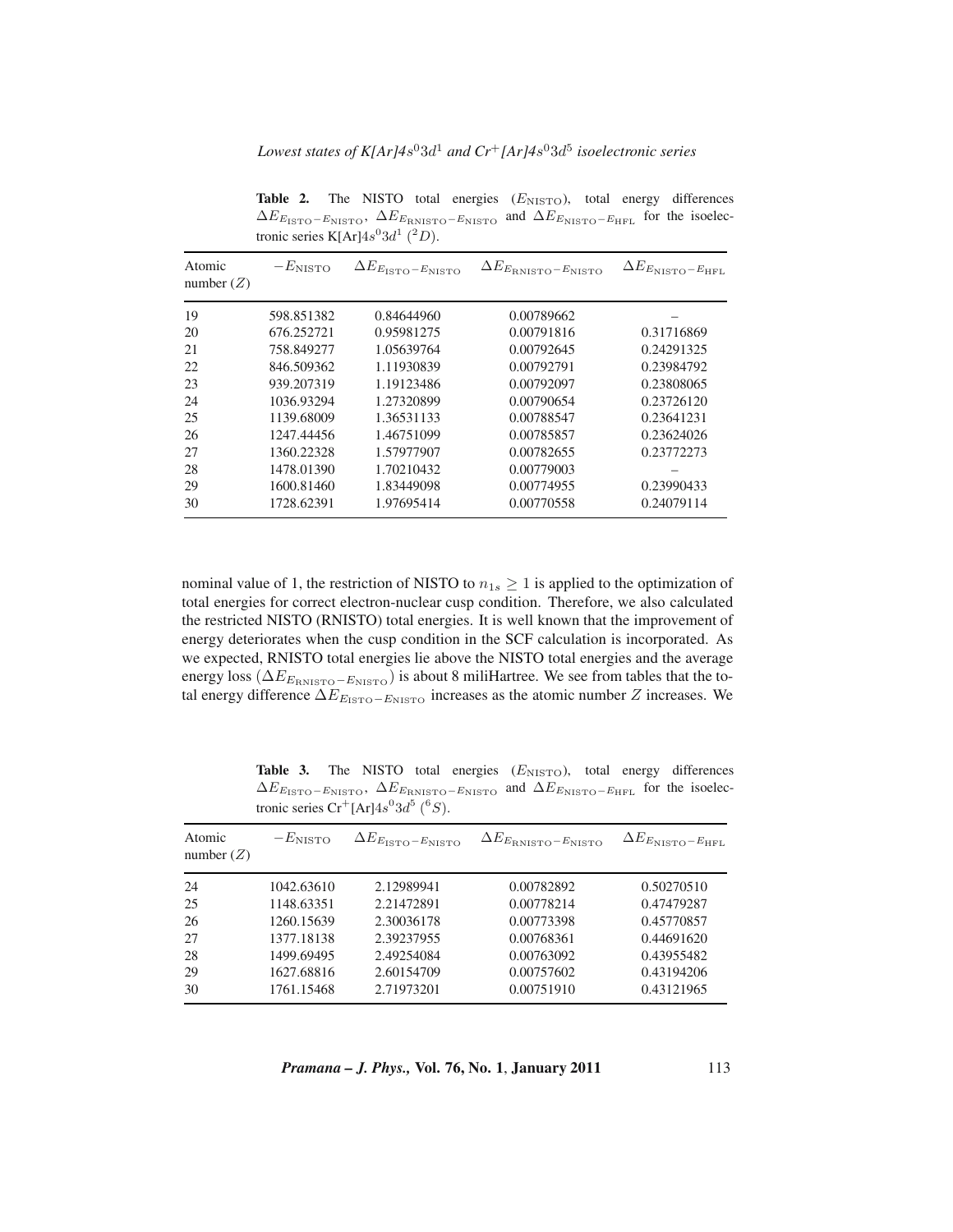#### *I I Guseinov, M Erturk and E Sahin*

also observed that the efficiency of NISTO increases rapidly with the increased atomic number Z with respect to the ISTO. The comparison of our results obtained in NISTO basis-sets with the corresponding Clementi-Roetti's HFL energies [16] shows that the energy differences  $\Delta E_{E_{\text{NISTO}}-E_{\text{HFL}}}$  are almost not changed.

The total energy errors for the ISTO and NISTO basis-sets relative to the NHF [17] for the isoelectronic series of K and  $Cr^{+1}$  are shown in figures 1 and 2, respectively. It should be noted that the total energy errors  $\Delta E_{E_{\text{ISTO}}-E_{\text{NHF}}}$  for the ISTO basis sets increase smoothly with an increase in both the atomic number  $Z$  and the number of electrons. In the NISTO basis sets calculations, on the contrary, the trend of total energy errors  $\Delta E_{E_{\text{NISTO}}-E_{\text{NHF}}}$  is in opposite direction consistently. As seen from figures 1 and 2, the results of NISTO basis-sets calculations are about 3–4 times more accurate than those in ISTO basis-set.

We notice that the Clementi-Roetti HFL energies [16] for  $Z = 28$  in isoelectronic series of configuration K[Ar] $4s^03d^1$  (<sup>2</sup>D) is incorrect. It should be noted that for  $Z = 20$ in K isoelectronic series, Clementi-Roetti configuration (K[Ar] $4s<sup>1</sup>3d<sup>0</sup>$ ) is different from our configuration (K[Ar] $4s^{0}3d^{1}$ ).

In tables 4 and 5, we present orbital energies obtained from the NISTO basis-sets for the isoelectronic series K and  $Cr^{+1}$ . For these isoelectronic series, all the orbital energies are improved in NISTO calculations within the minimal basis framework.

Table 6 lists the optimum nonlinear parameters  $n^*$  and  $\zeta$  for  $Z = 25$  in K and  $\text{Cr}^{+1}$ isoelectronic series. It should be noted that the deviation from nominal values of principal quantum numbers is largest for 3d orbital, i.e.,  $1.93 \le n_{3d}^* \le 2.51$ . The improvement of the NISTO basis-sets by the extension of the  $n^*$  from integer to noninteger values is due to the fact that these optimal values are significantly different from the nominal values of orbitals.



**Figure 1.** The energy differences  $\Delta E_{E_{\text{ISTO}}-E_{\text{NHF}}}$  and  $\Delta E_{E_{\text{NISTO}}-E_{\text{NHF}}}$  as a function of atomic number *Z* for the lowest states  $(^2D)$  of isoelectronic series K (the results of NHF are obtained from ref. [17]).

114 *Pramana – J. Phys.,* **Vol. 76, No. 1**, **January 2011**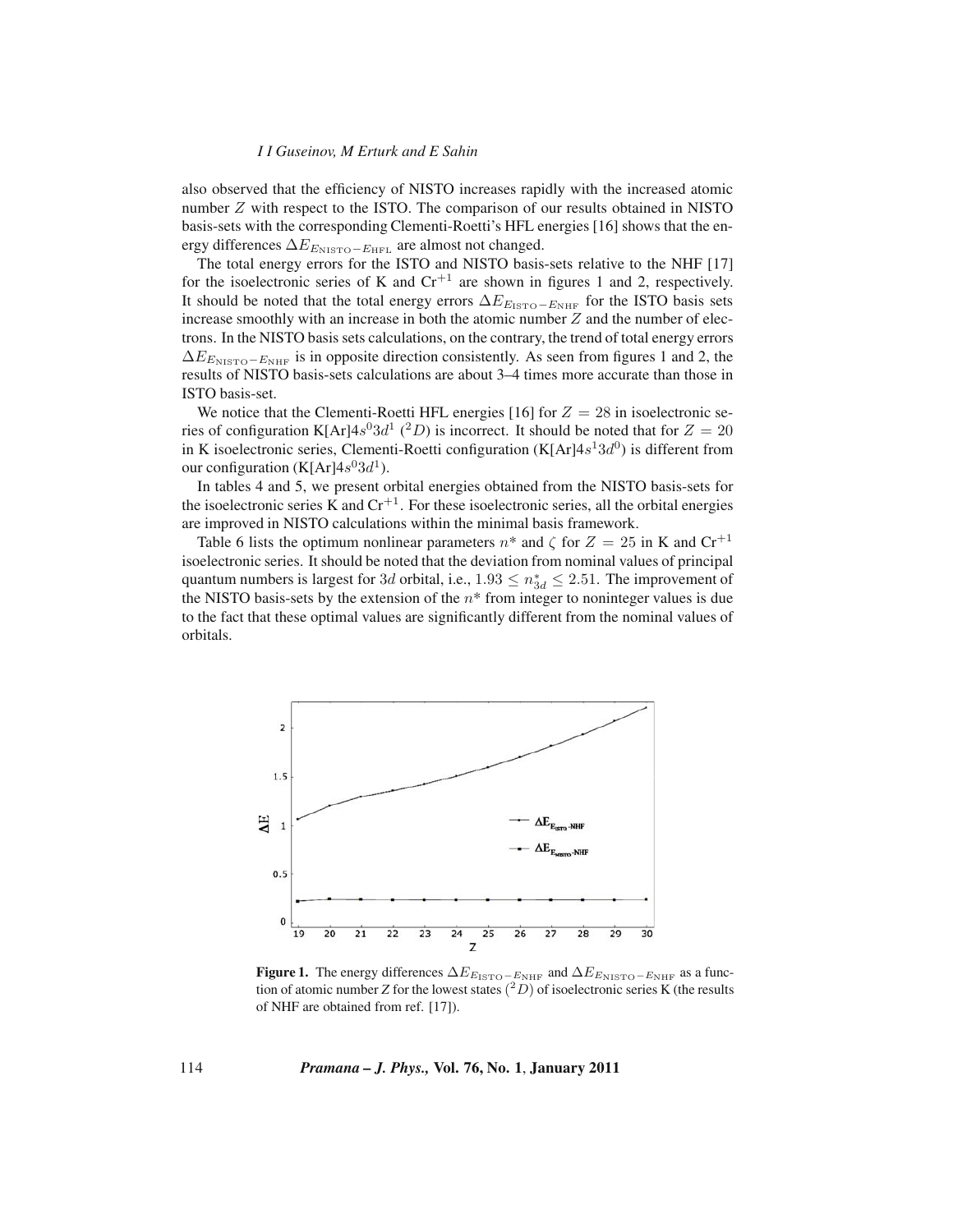*Lowest states of K[Ar]4s*<sup>0</sup>3 $d^1$  *and Cr*<sup>+</sup>*[Ar]4s*<sup>0</sup>3 $d^5$  *isoelectronic series* 



**Figure 2.** The energy differences  $\Delta E_{E_{\text{ISTO}}-E_{\text{NHF}}}$  and  $\Delta E_{E_{\text{NISTO}}-E_{\text{NHF}}}$  as a function of atomic number *Z* for the lowest states  $\binom{6}{5}$  of isoelectronic series Cr<sup>+1</sup> (the results of NHF are obtained from ref. [17]).

The forceful use of the NISTO basis-sets in the calculations of heavy atoms has been studied for isoelectronic series K and  $Cr^{+1}$ . We showed that the efficiency of the NISTO basis sets is increased especially with increase in the atomic number  $Z$  in isoelectronic series of K[Ar] $4s^03d^1$  (<sup>2</sup>D) and Cr<sup>+</sup>[Ar] $4s^03d^5$  (<sup>6</sup>S) configurations. NISTO total and orbital energies are closer to the corresponding NHF values than the ISTO ones. The size of the present noninteger n-Slater orbitals is smaller than that of the usual extended integer n-Slater orbitals presented in literature. This reduction considerably extends the range of applications of the NISTO in calculations of atomic properties. We plan further to take into account these criteria of atomic orbitals. Work is in progress in our group for the analytical CHFR calculations of ground and excited states of heavy atoms and their ions. It should be noted that the analytical solutions of CHFR eqs (2) and (7) can be performed for the arbitrary states of electronic configurations which have many open shells (whatever their symmetry is). The CHFR method can be of considerable help and importance in the simplification of open-shell atomic structure calculations. This method has, in our opinion, an advantage and an attractive simplicity over standard approaches presented in literature. The CHFR method and a computer code are presented which allow more forceful computation of HFL energies. The resulting wave functions and parameters are available by request through e-mail addresses: ihuseyin@comu.edu.tr or merturk@comu.edu.tr.

## **Acknowledgement**

ES thanks TUBITAK-BIDEB for financial support for his Ph.D. education.

*Pramana – J. Phys.,* **Vol. 76, No. 1**, **January 2011** 115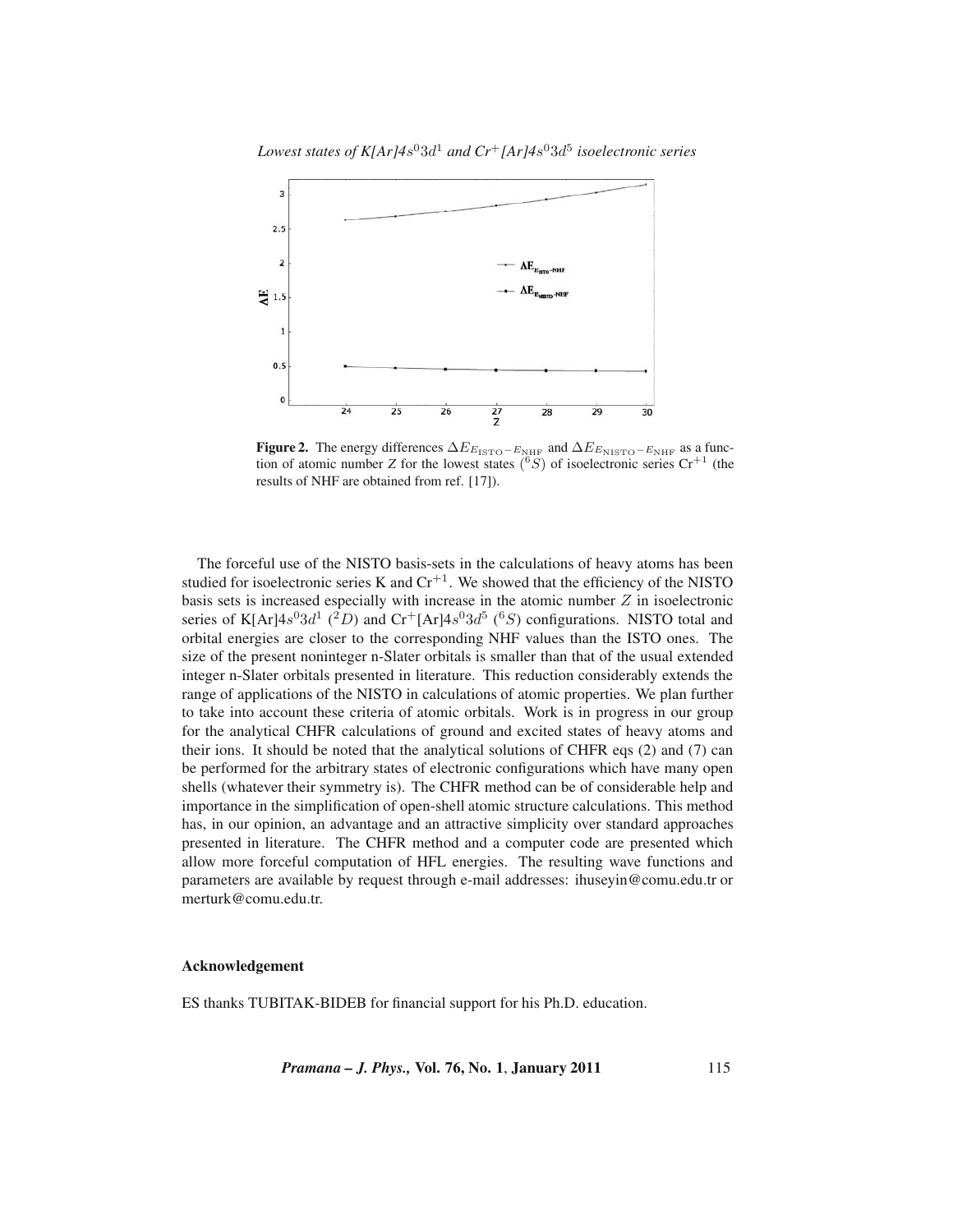|                               | $\overline{19}$       | $\overline{20}$     | $\overline{c}$   | 22         | 23         | $\overline{24}$ | 25         | 26         | 27         | 28                       | 29         | R          |
|-------------------------------|-----------------------|---------------------|------------------|------------|------------|-----------------|------------|------------|------------|--------------------------|------------|------------|
| $ \varepsilon$ <sub>1.8</sub> | 133.603651            | 149.445801          | 166.438178       | 184.487104 | 203.553606 | 223.630444      | 244.714653 | 266.804426 | 289.898648 | 313.996501               | 339.097386 | 365.200830 |
| $-\varepsilon_{2s}$           | 14.5271200 16.8493428 |                     | 19.5794525       | 22.6275102 | 25.9478952 | 29.5317822      | 33.3753559 | 37.4762976 | 41.8331080 | 46.4446972               | 51.3102559 | 56.4291447 |
| $-\varepsilon_{2p}$           | 11.5462001            | 13.6504007          | 16.1610087       | 18.9873563 | 22.0846383 | 25.4443114      | 29.0627522 | 32.9377803 | 37.0680125 | 41.4524535               | 46.0903690 | 50.9811827 |
| $-\varepsilon_{3s}$           | 1.82769771            | 2.31221035          | 3.09378837       | 4.04766950 | 5.12954992 | 6.33178284      | 7.65131097 | 9.08643545 | 10.6361133 | 12.2996271               | 14.0764630 | 15.9662294 |
| $-\varepsilon_{3p}$           | 1.03513957            | 1.42459350          | 2.10644979       | 2.95431985 | 3.92843338 | 5.02210858      | 6.23267403 | 7.55861690 | 8.99899727 | 10.5531591               | 12.2206217 | 14.0010136 |
| $-\varepsilon_{3d}$           | 0.05656511            | 0.326254            | 0.87539364<br>29 | 1.56544744 | 2.38166858 | 3.31909000      | 4.37510673 | 5.54803983 | 6.83673303 | 8.24034080               | 9.75822290 | 11.3898659 |
|                               |                       | $Z = 24$            | to $Z = 30$ .    |            |            |                 |            |            |            |                          |            |            |
|                               |                       |                     | 24               | 25         | 26         |                 | 27         | 28         | 29         | $\overline{\mathcal{E}}$ |            |            |
|                               |                       | $-\varepsilon_{1s}$ | 220.595019       | 241.141102 | 262.723648 |                 | 285.326618 | 308.943014 | 333.569081 | 359.202552               |            |            |
|                               |                       | $-\varepsilon_{2s}$ | 26.3754099       | 29.6678636 | 33.2586824 |                 | 37.1281325 | 41.2672189 | 45.6709245 | 50.3360942               |            |            |
|                               |                       | $-\varepsilon_{2p}$ | 22.3011178       | 25.3695586 | 28.7340133 |                 | 32.3752430 | 36.2845639 | 40.4571846 | 44.8901268               |            |            |
|                               |                       | $-\varepsilon_{3s}$ | 3.44460766       | 4.37116914 | 45028014   |                 | 6.66312594 | 8.00149957 | 9.4610491  | 1.0391758                |            |            |
|                               |                       | $-\varepsilon_{3p}$ | 2.21616782       | 3.04173312 | 4.01383525 |                 | 5.11617625 | 6.34180379 | 7.68707500 | 9.14983056               |            |            |
|                               |                       | $-\varepsilon_{3d}$ | 0.52961923       | 1.18779820 | 1.98429213 |                 | 2.90830960 | 3.95480156 | 5.12089892 | 6.40477978               |            |            |

*I I Guseinov, M Erturk and E Sahin*

**Table 4.** The NISTO orbital energies (ε<sub>NISTO</sub>) for the lowest states ( بن D) of isoelectronic series K from Z $Z = 19$  to  $Z = 30.$ 

 $\begin{array}{c|c|c|c|c|c|c|c|c} \hline \mathbf{N} & \mathbf{I} & \mathbf{I} & \mathbf{I} & \mathbf{I} & \mathbf{I} & \mathbf{I} & \mathbf{I} & \mathbf{I} & \mathbf{I} & \mathbf{I} & \mathbf{I} & \mathbf{I} & \mathbf{I} & \mathbf{I} & \mathbf{I} & \mathbf{I} & \mathbf{I} & \mathbf{I} & \mathbf{I} & \mathbf{I} & \mathbf{I} & \mathbf{I} & \mathbf{I} & \mathbf{I} & \mathbf{I} & \mathbf{I} & \mathbf{I$